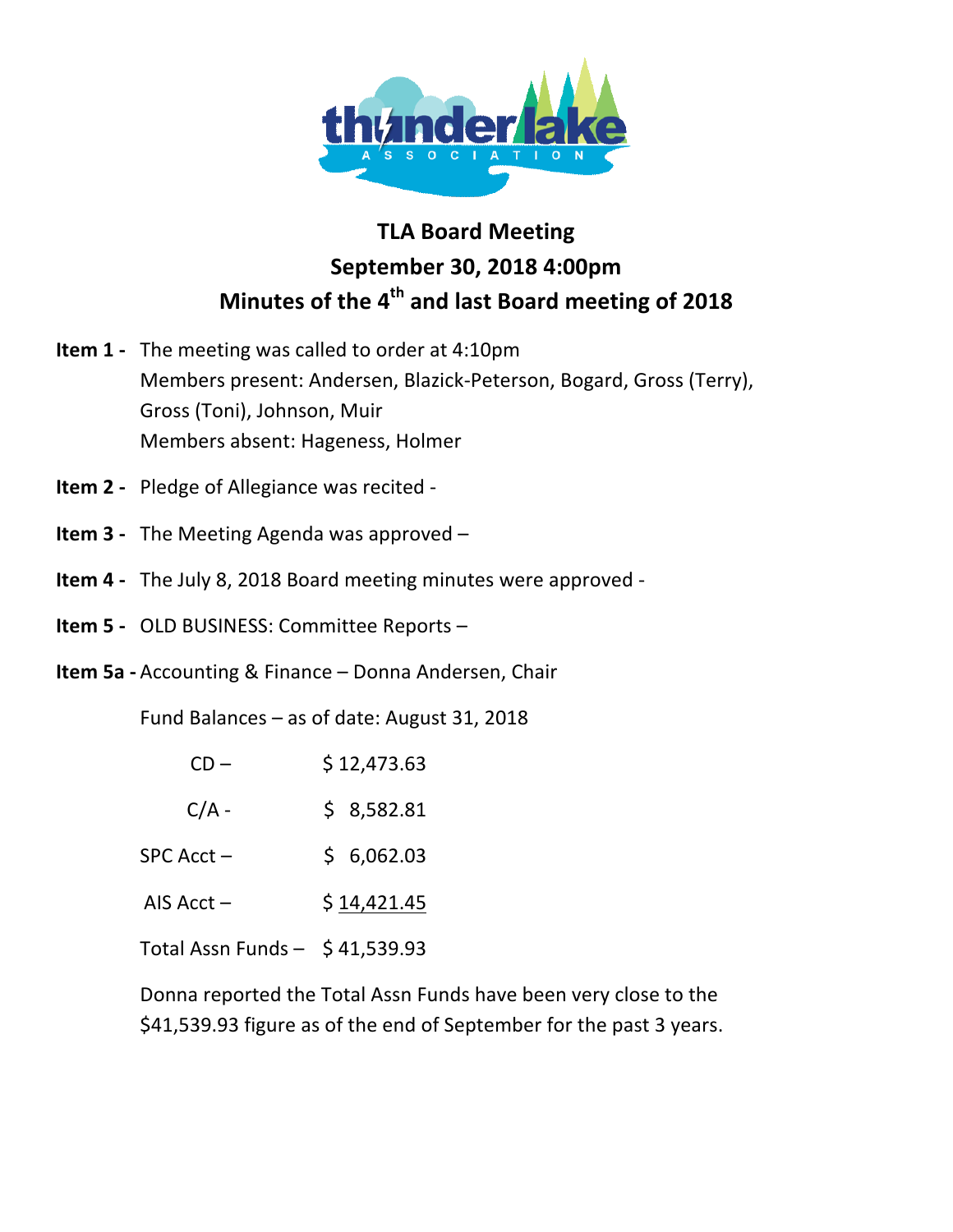**Item 5b** - Membership – Kay Johnson, Chair – reporting the 2018 results -TLA Membership – 286 - Individuals  $// 207$  – Entities SPC Membership  $-151$  Individuals // 116 Entities // 8 New AIS Contributors  $-$  74 Individuals = Ranging from \$5 to \$200 2018 Revenue: TLA=\$4,200 + SPC=\$ 3,215 + AIS=\$ 2,685 Total Revenue: \$ 10,190

> Kay recommended the Board secure the County listing of property owners around Thunder Lake to update the membership records before next spring

- **Item 5c** Preservation/AIS/Communications/Education Chair John Bogard reported boat inspections continued in 2018 and there were no reports of Aquatic Invasive Species in Thunder in 2018
- **Item 5d** Sportsmen's Club Chair Terry Gross mentioned the parking area needs an additional 2 loads of crushed concrete at \$640 per load  $-$ Board approved the expenditure -
- **Item 5e** Water Quality Committee Chair Bob Muir reported plans to take water samples in two locations on the lake again in 2019 (monthly May through September)
- **Item 5f** Social Committee Chair Tony Gross indicated the July 4<sup>th</sup> lake picnic would continue in 2019 and the location would move to Deer Haven
- **Item 5g** Website Committee –Chair Makr Hageness distributed an email prior to the Board meeting indicating items are continuing to be added to the website  $-$  Terry Gross reported that Kim Johnson has volunteered to assume management of the TLA Facebook Page -
- **Item 5h** Member Relations Committee No Report
- **Item 5i** TLA Special Project Loon Nests Chair Pat Blazick-Peterson outlined plans for 4 floating loon nests in the spring of  $2019$  – She noted that these needed to be licensed by Cass County at \$10 per nest & the nests needed to display the license number and reflectors needed to be placed on all 4 sides of the nest -